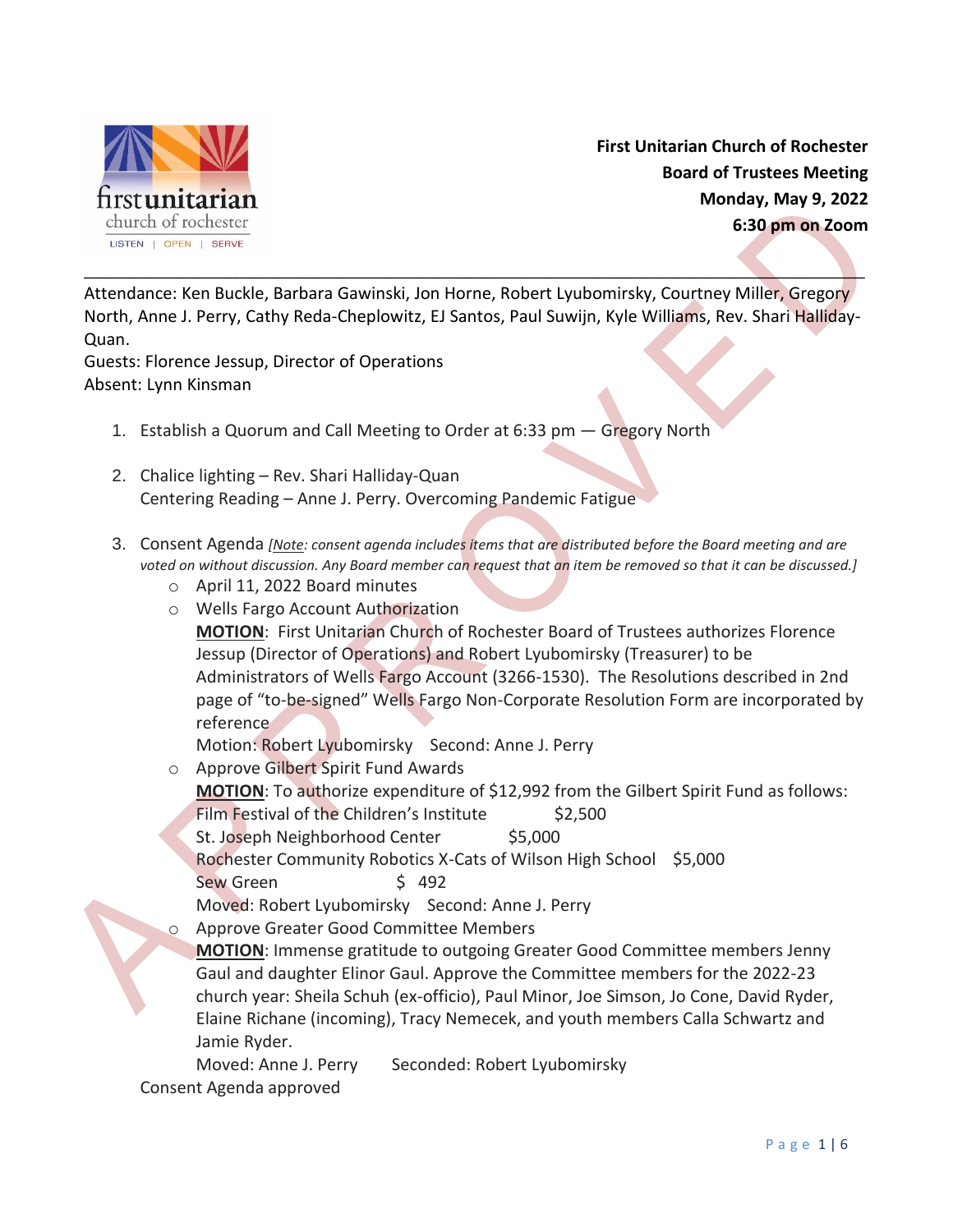- 4. Leadership Nominating Committee Nominee Follow Up
	- a. President: Gregory North
	- b. Treasurer: Robert Lyubomirsky
	- c. Moderator: Barbara de Leeuw
	- d. 3-year Board Terms: Emily Clasper, Carl Olsen, Elise Wall
	- e. 1-year Board Term: John Farrell
	- f. Leadership Nominating Committee: Nancy Wesson, Kristina Williams
- 5. 2022-23 Budget next steps
	- a. Strategic Initiatives
		- i. Rebranding Project \$7,000 in 2022-23 and \$10,000 in 2023-24 and ongoing
		- ii. Contemporary Service \$20,680 in each of the years 2022-23, 2023-24 and on out
		- iii. Nationwide Music Director Search \$13,000 in 2022-23
	- b. Ministerial Compensation. Further discussion following special budget meeting April 28<sup>th</sup>. Rev. Shari requested additional professional expenses rather than a COLA increase in salary+housing.

**MOTION**: To endorse 3-year commitment to strategic initiatives rebranding project, contemporary service and nationwide music director search into the church budget, funded from the Operating Cash Reserves not to exceed \$110,000.

Moved: Robert Lyubomirsky Seconded: Paul Suwijn Motion Approved

**MOTION**: To approve the 2022-23 budget to be presented to the Annual Congregational Meeting.

Moved: Robert Lyubomirsky Seconded: Cathy Reda-Cheplowitz Motion Approved

6. Linkage Committee – Kyle Williams, Jon Horne, Barbara Gawinski

a. Each year, the Board of Trustees conducts a congregational survey to help us better understand and monitor our progress toward our Ends. We are grateful to all who responded! Our Ends articulate the impact that we aim to have in the world and were created from direct congregational input on our values and vision. Listening and linkage is an ongoing process by the board to ensure we continually go to the source of our moral authority, that is, the congregation of First Unitarian Church of Rochester. The Board is still in the process of analyzing the results of the survey—including comments from 128 people from among the 169 respondents!—but here's how the participants responded about our congregational progress towards our Ends: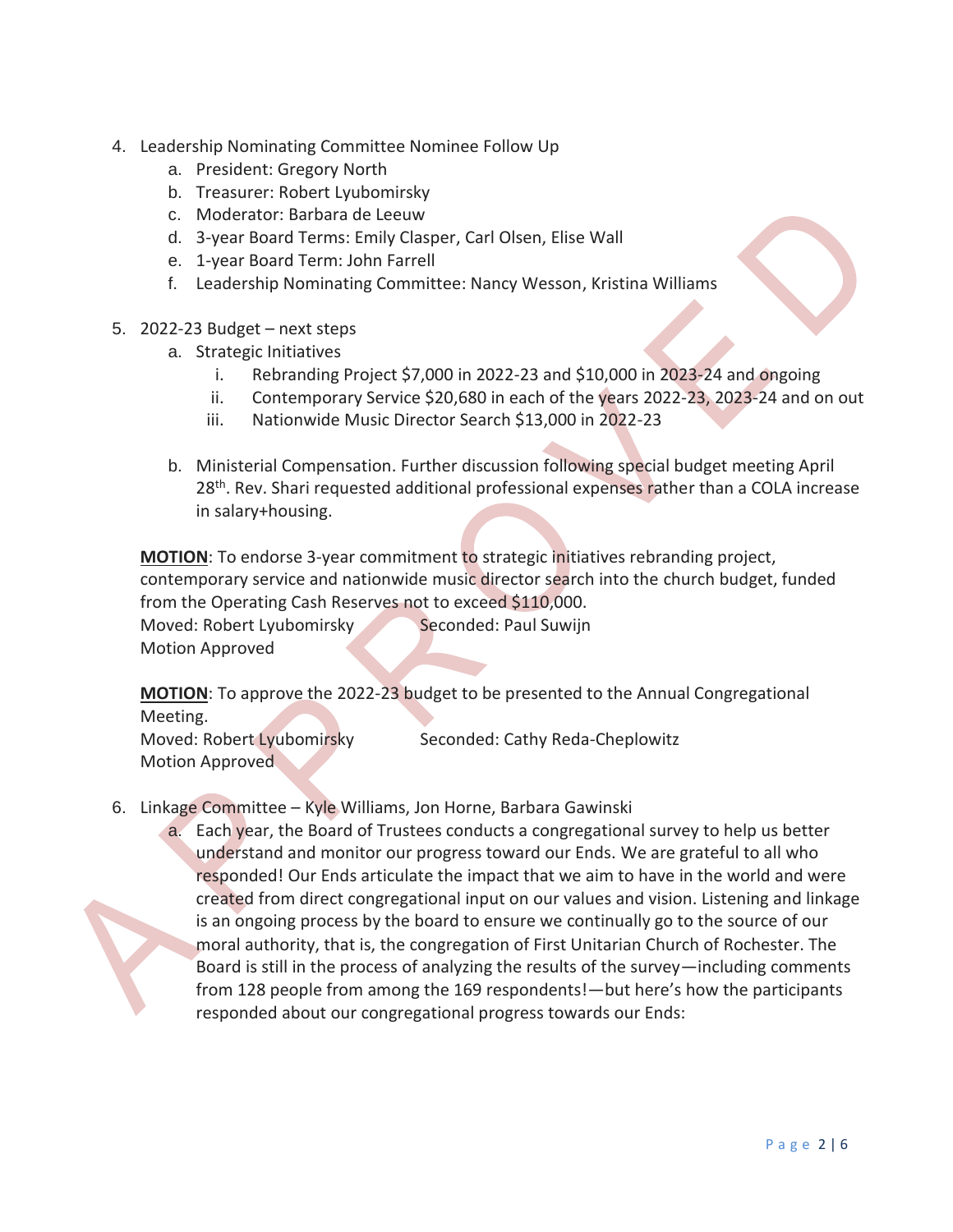## **Survey Likert Results**

0% 50% 100%

1. At First Unitarian we are an inclusive spiritual community of belonging,...  $\blacksquare$ At First Unitarian I feel welcomed even with my differences. I can engage in congregational life in a way that is meaningful to me. I feel encouraged to welcome others and connect with people I haven't… 1.1 At First Unitarian we care for each other in times of joy, sorrow, and… I have developed mutually supportive relationships with others at the… At First Unitarian, I have received pastoral and personal support in times… My involvement with First Unitarian has helped me cope with suffering… 1.2 At First Unitarian we give generously of our time, talent, and treasure… I understand why my generous contributions to First Unitarian matter. I feel encouraged to find and share my talents at First Unitarian. My engagement has opened my heart to the relationship between… 2. At First Unitarian, we cherish and respect our children and youth,… Our Religious Education (RE) program provides important opportunities… Our family has benefitted from out involvement with the RE program. Our family has benefitted from participation in the wider work of the… 3. At First Unitarian, we engage in spiritual growth and development. I've grown and developed spiritually through my involvement at First… My experiences at our church have clarified my values and goals. My involvement has helped me live my life more consistently with my… 3.1 At First Unitarian, we provide inspiration, support, and courage to… The programs and ministries at First Unitarian have given me courage to… I find worship at First Unitarian inspiring. I find worship at First Unitarian engaging and challenging. 3.2 At First Unitarian, we recognize our racial bias and confront its impact… As a result of my involvement at First Unitarian, I have develop a better… As a result of my involvement at First Unitarian, I have developed a better… With my racial background, I see my own experiences reflected in… 3.3 At First Unitarian, we develop our ability to communicate openly and… I understand First Unitarian's values, mission and Ends. Through my involvement at church, I have become a better listener,… When I find myself in conflict with another member, I feel I can express. 3.4 At First Unitarian we strengthen our spiritual connections within our… First Unitarian has changed my life. I appreciate the role of the Unitarian Universalist Association and… I have been motivated to engage in activities that connect me with our… 4. At First Unitarian, we act in partnership with others to end racial,… I can describe the work of First Unitarian in seeking to end racial, social,.

- I don't have enough information to rate this I Strongly disagree
- Disagree Neither agree nor disagree

In my work with social justice activities, I have gained an appreciation of. First Unitarian brings humility, respect and reciprocity to our work with…

- 
- $\blacksquare$  Agree  $\blacksquare$  Agree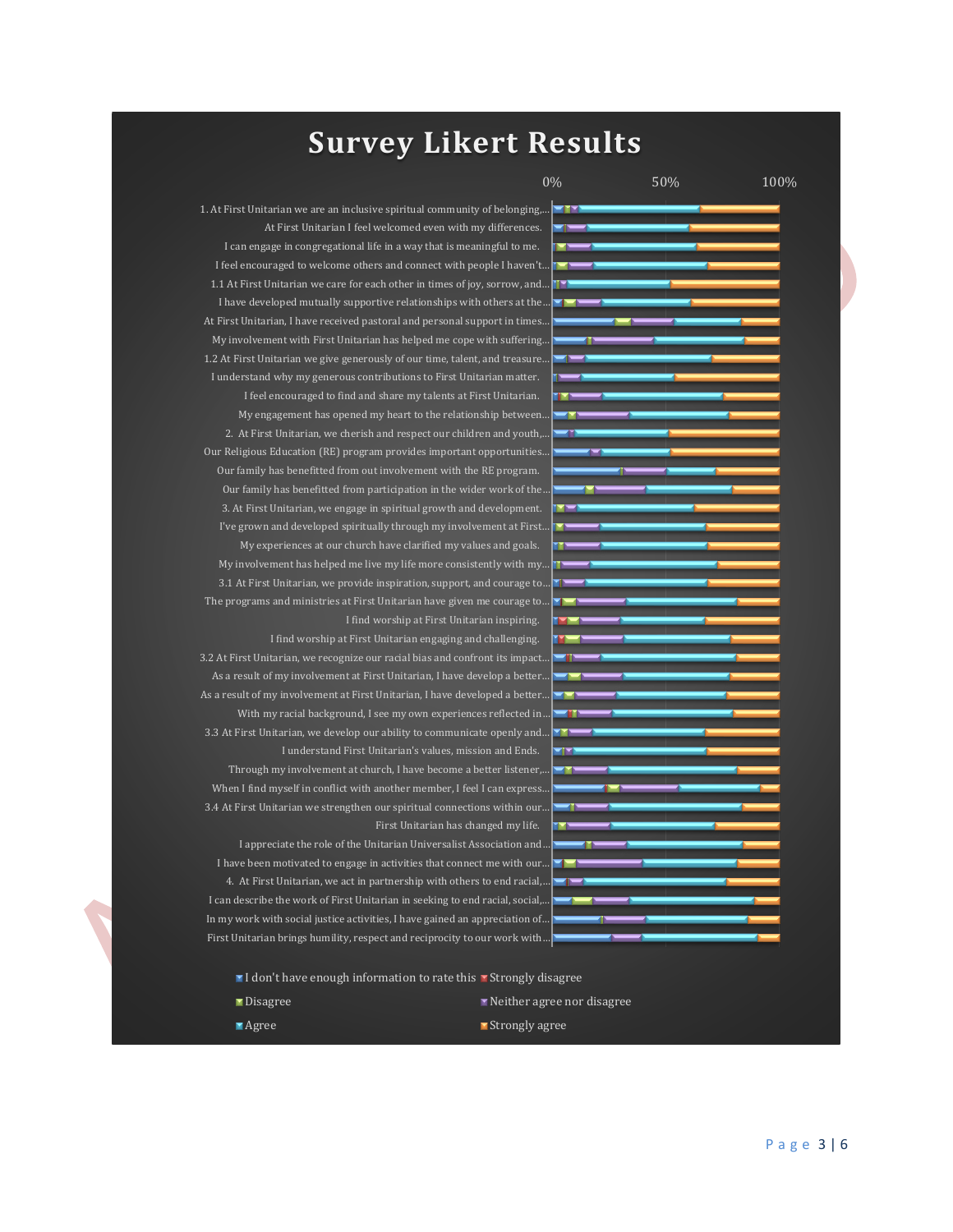- 7. Ends Monitoring End 1 Followup
	- a. BOT Question What are our goals for End 1 Specific, Measurable, Achievable, Realistic, Timely
	- b. Impossible to achieve End 1 unless our community grows in diversity, better reflecting communities we serve. Examples: age, BIPOC, Youth, Families with Children, LGBTQIA.
	- c. Adopt target demographic profile
	- d. Avoid being the incredible shrinking church
	- e. Will we tap into the broader, regional church?
	- f. Goal should be to look more like the community around us.
	- g. If we reflect our community, we're going to grow.
	- h. Ends do reflect what we want to achieve
	- i. Big point is that we have the 'good news' and need to get it out there.

## 8. Rev. Shari's Letter Agreement

**MOTION:** To approve the updated Ministerial Letter of Agreement. Moved: Anne J. Perry Second: Barbara Gawinski Motion Approved

- 9. Minister's Report.
	- a. Stewardship update  $-368$  pledge units totalling \$683.5K. Following up with those who had not completed pledge and expect to hit the amount in the budget assumptions.
	- b. Staff who have been at First Unitarian for over a year are all getting COLA increases in the budget.
	- c. Music Director Search. The recruitment is expected to begin the third week of May with a search team advising Rev. Shari Halliday-Quan. Listening circles with congregation and community antitipated for mid-June. The job posting closes near the end of June, followed by Zoom interviews followed by in-person interviews. Goal is to have someone on board by mid- to late-August in time for Homecoming.

## 10. Treasurer's Report.

*Please note: Each month there is a shortened Treasurer's report. There is a more extensive report following quarter ends. At the May Board meeting, there is an in-depth report covering the quarter ended March 31, 2022.*

- a. Operational View Financial Results Updates for March performance:
	- i. Income/Expenses:
		- 1. March Pledge Income actuals were \$9.1k less than Prior Year month & \$11.6k less PY YTD. Overall 3Q21-22 Pledge Income was behind the expectations, predominantly due to uncollectable (84 Pledge Units behind - ~\$48k). Pledge statements were sent early April. Therefore, Pledge Income should be ramp up in April reports. (It did!!!! See April Update below). Having said that, YTD Total Income at \$913.6k (83.23% of the FYB) and is still \$899 more than PY YTD.
		- 2. While YTD Expense has increased by (\$53.5K) Year-Over-Year, the Full year Expenses are still slightly lower than period progression, i.e. 73.7%.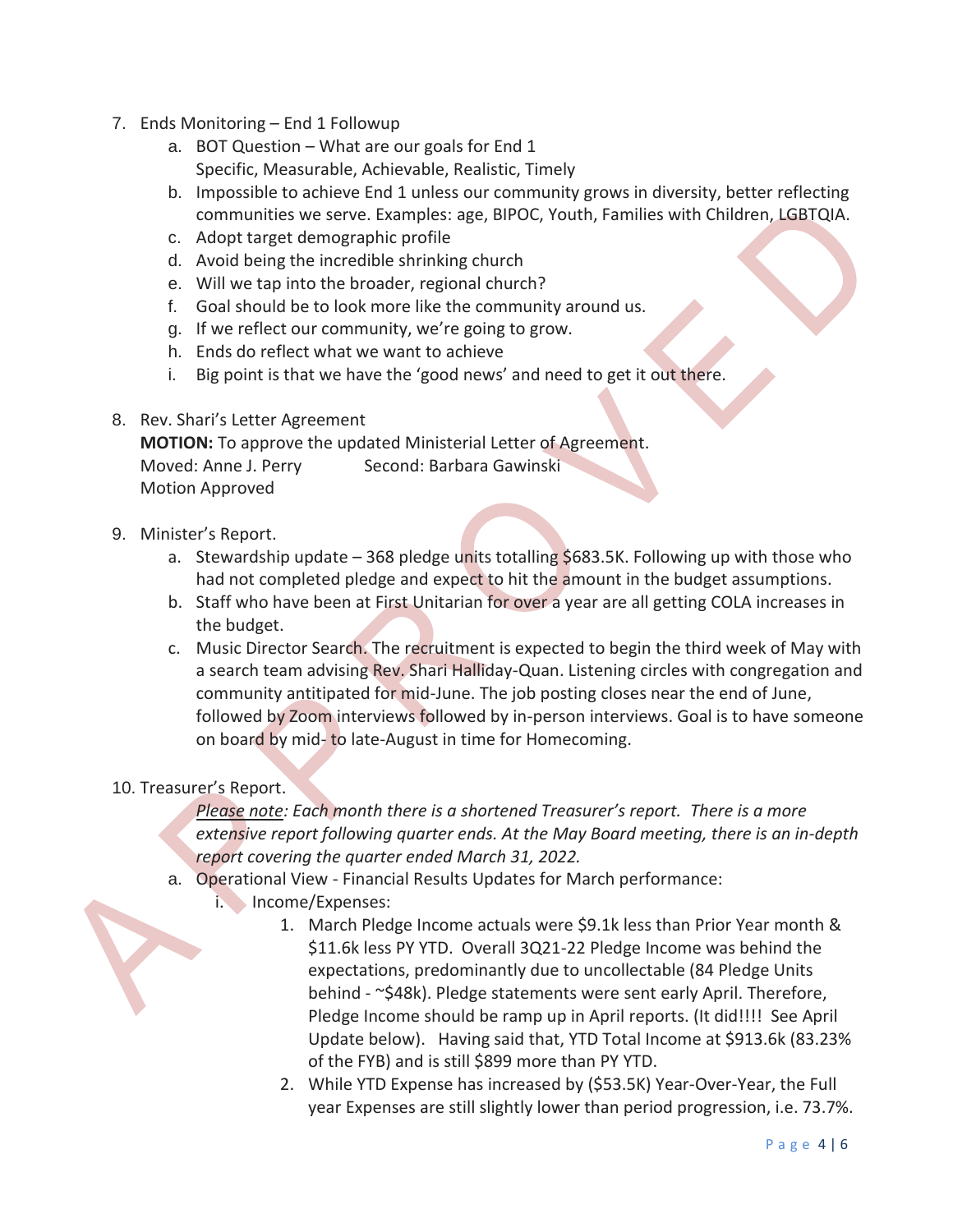- 3. While YTD Net Income total was \$104.56k (vs. PY YTD \$157.23k), i.e. Loss of (\$52.67k). The Full Year Net Income results are anticipated to come on Plan.
- ii. Balance Sheet:
	- 1. The YTD Balance Sheet Financial Assets values has decreased \$205.97k
- iii. 3Q Reconciliation/Performance:
	- 1. Income Endowment (IE) value decreased by (\$585.23k) through Market Performance (\$520.03k) and planned draw (\$67.4k), offset by receipt gifts \$2.2k
	- 2. Common Fund (CF) value decreased by (\$35.75k) through receipts \$15.15k (Property Maintenance & Improvement Fund Draw), offset by Market Performance decrease by (\$48.8k) and (\$2k) in Property Maintenance & Improvement Fund spending.
- b. Update April:
	- i. Pledge Income exceeded expectations, as the statements were sent out. Great Job BackOffice!!!
	- ii. Due to the Market Performance, the Investment Funds value has substantially decreased.
- c. Approved Board Motion Status Open Projects (status as end of March)
	- i. Technology Training, consulting & contracting services, \$4k remaining (out of \$10k)
	- ii. Hearing Loops, \$5.2k remaining (out of \$16k)
	- iii. Critical Building Updates, \$139k remaining (out of \$250k)
	- iv. Future planning process, \$25k (has not started)
	- v. Church Lobby, \$2.8k remaining (out of \$18k)
	- vi. Wifi & Firewall fix, ~\$15.3k remaining (out of \$20k)
	- vii. Tents Rental/Purchase, \$288 remaining (out of \$12k)
	- viii. Lead Minister Authorized (under \$10k) Funds \$3.54k
- d. Social Justice (SJ) Grant Panel '22 Outstanding

There was no report from Social Justice Grants panel on how to award the available \$8,240 from the Social Investment Fund and \$4,691 from the Paul and Josephine Wenger Fund. After some discussion, it was agreed that Anne Perry would follow up with recent grants panel members and review prior minutes to determine whether the social justice ministry had provided names of grants panel members to the Board. It was further agreed that if the grants panel did not function this year, the Board would entertain an email motion to distribute the awards by June 30 to organizations that have already been vetted this year.

- e. Strategic View Overall Health/Reserves
	- i. First Unitarian Financial Health: Strategic Fund View In order to establish a Financial Boundary Parameters (Guardrails) for Strategic Investment Planning initiative, and to make it more "actionable" – I have evaluated First Unitarian Church Short Term Reserve (Operating Cash Reserve Fund) & Long-Term Reserves (Endowment Fund) Positions. They are 340% and 394% respectfully higher of its 2012 Balances (i.e., all time High)